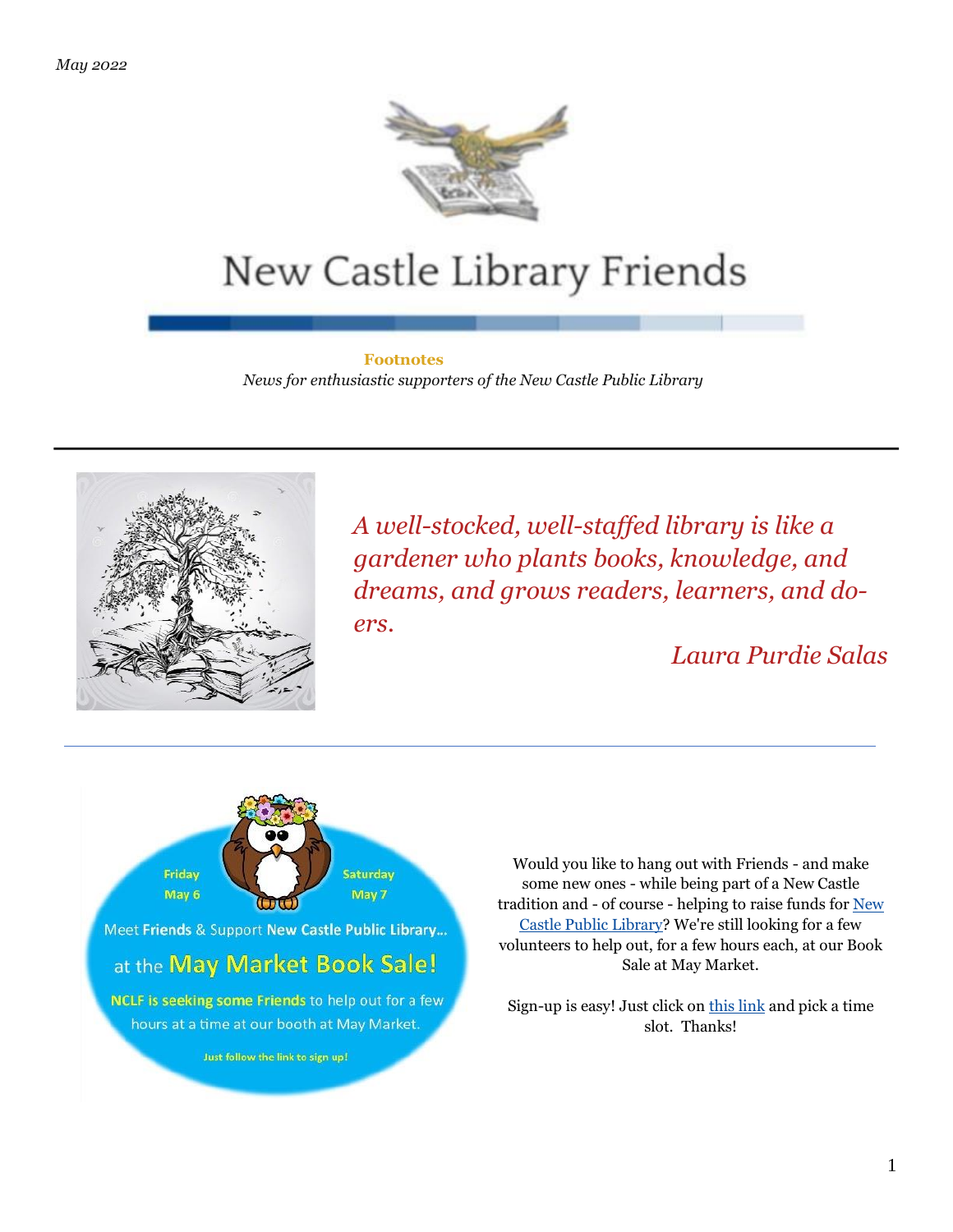

A Day in Old New Castle (DIONC) Committee is looking for volunteers. **This event is a major fundraiser for the New Castle Library Friends**, so it is important that the members of the Friends are well represented in the volunteer bank for DIONC. All volunteers receive free admission to the homes and gardens, as well as a tour of the Kalmar Nyckel.

NCLF primarily provides volunteers for the ticket

sales and information tables at the Courthouse; but people are also needed to serve as greeters for the people arriving on the shuttle buses, or as docents for the homes and gardens.

Please email Judy Panzarella at [jphistoric21@gmail.com](mailto:jphistoric21@gmail.com?subject=ADIONC%20Volunteer) if you are interested in being involved in this festive day.



# *Event Recap - 2022 Membership Meeting*

Again this year, we opted to hold our 2022 Membership Meeting via written correspondence. The correspondence included a brief report on our previous year's activities, along with a summary of our financial standing, and the proposed slate of 2022-2023 Governing Board members.

Approximately 65% of members read the correspondence, and many of you voted on the proposed slate for the 2022- 2023 Governing Board. The slate was unanimously approved. Thank you to those who participated.

## **NCLF 2022-2023 Governing Board**

| <b>Name</b>              | Role           | <b>Term Expires</b> |
|--------------------------|----------------|---------------------|
| Amy Bishop-Ryan          | President      | 2023                |
| <b>Matthew Alexander</b> | Vice-President | 2023                |
| Susan Swansburg          | Secretary      | 2023                |
| Suzanne Souder           | Treasurer      | 2024                |
| Irma Benedek             | At-large       | 2023                |
| Jeanne-Marie Camac       | At-large       | 2024                |
| Angela Marconi           | At-large       | 2023                |
| Judy Panzarella          | At-large       | 2024                |
| <b>Connie Reese</b>      | At-large       | 2024                |
| Robert Wringle           | At-large       | 2024                |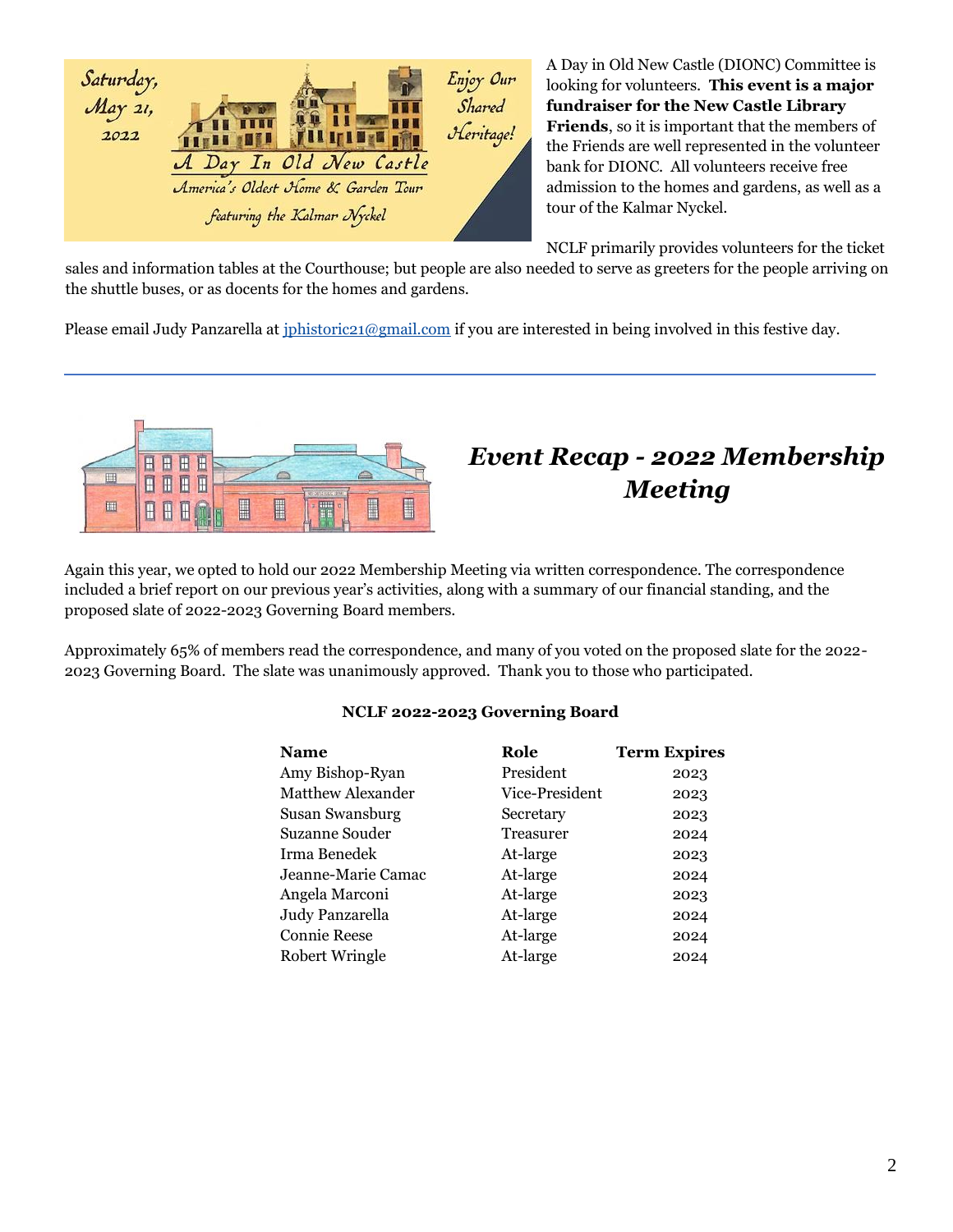# *News from the New Castle Public Library*

[Sign up for updates!](https://newcastlelibraryfriends.us8.list-manage.com/track/click?u=8e5143a157e5d23dca181d716&id=c3a99a1c86&e=5dafbbfccf) [Get news from NCPL in your inbox.](https://newcastlelibraryfriends.us8.list-manage.com/track/click?u=8e5143a157e5d23dca181d716&id=c3a99a1c86&e=5dafbbfccf)



## **Growing Together Presentation:** *Making Your Garden Eco-Friendly*

Join Eileen Hazard, Community Outreach Coordinator at Mt. Cuba Center, and learn how taking small steps in your yard can positively impact our environment. We will share eco-friendly gardening actions, practical examples, and native plant suggestions to inspire and equip you to enhance your yard and community garden this spring!

This presentation is part of the New Castle Public Library's Growing Together initiative, a series of programs and presentations aiming to help our patrons strengthen their green thumbs and the sustainability of our community. For more information, please give us a call at (302) 328-1995.

This program will also be screened remotely in our community room at the New Castle Public Library, located at 424 Delaware St. in Historic New Castle.

This is an online event, and registration is required. [Click here](https://newcastlelibraryfriends.us8.list-manage.com/track/click?u=8e5143a157e5d23dca181d716&id=cb72d44698&e=5dafbbfccf) for more information and registration.



*National Night Out Tuesday, August 2, 2022 6 pm - 9 pm Battery Park*

National Night Out is an annual community-building campaign that promotes police-community partnerships and neighborhood camaraderie to make our neighborhoods safer, more caring places to live. National Night Out enhances the relationship between neighbors and law enforcement while bringing back a true sense of community.

New Castle Public Library staff will be there with the Bookmobile, and the Friends will be there giving away gently used children books. Hope to see you there.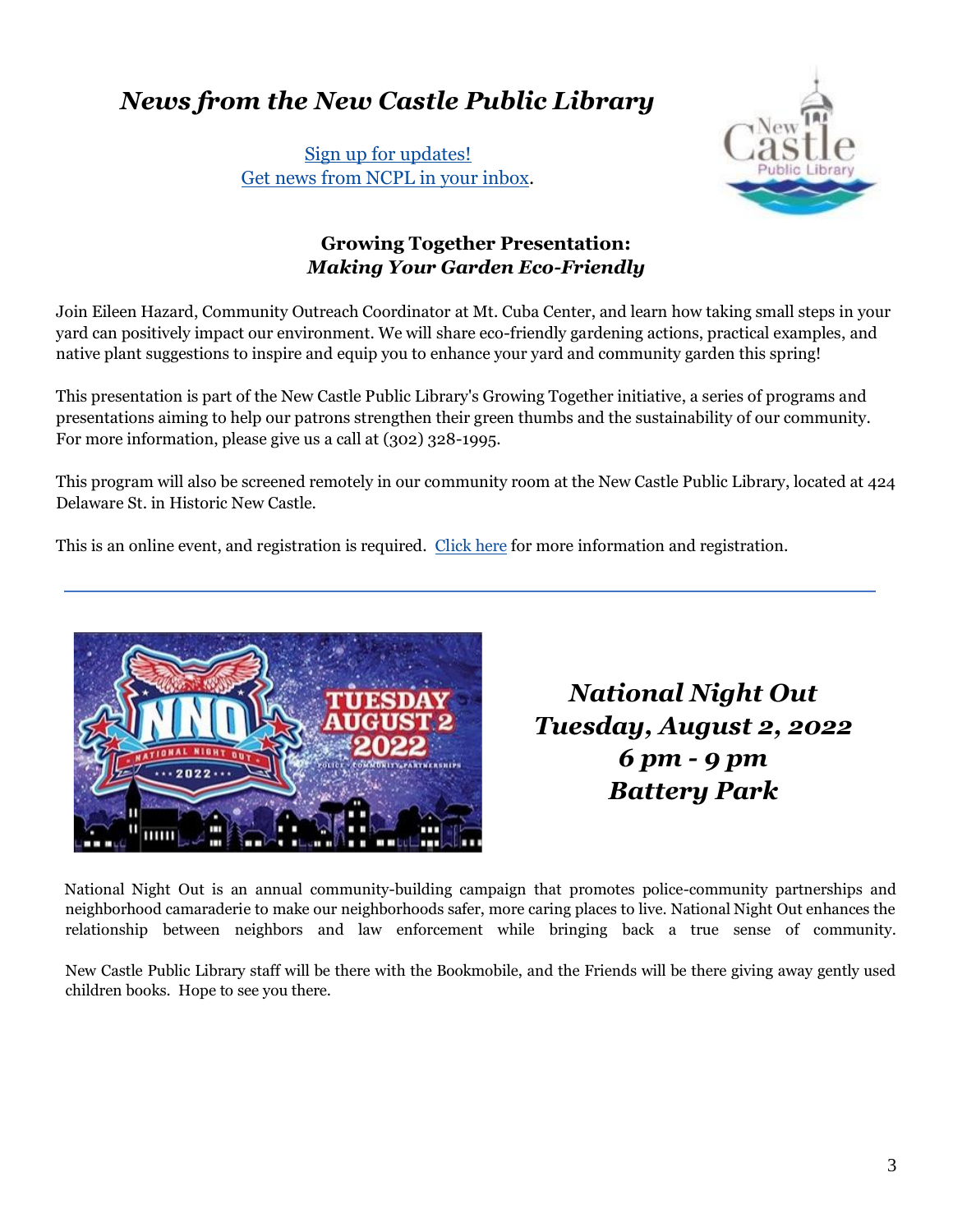

# *Book Clubs… Read, Reflect, Share*

The library currently has two ongoing book clubs, which are open to the public. Please call the library at 302.328.1995 to express your interest in joining one or both of these groups.

**Adult Book Discussion**, hosted by Tyler Antoine, is held on the third Tuesday of every month, at 6:30 pm.

- Tuesday, May 17: *We Have Always Lived in the Castle* by Shirley Jackson
- Tuesday, June 21: *Hamnet: A Novel of the Plague* by Maggie O'Farrell

**The Usual Suspects**, hosted by Julie Kirk, is held on the third Thursday of every month, at 5:30 pm.

• Thursday May 19: *The Various Haunts of Men* by Susan Hill

## *May Book Recommendations*

If there is a book you would like to recommend, email us at [nclibraryfriends@gmail.com](mailto:nclibraryfriends@gmail.com?subject=Book%20Recommendation)



Matt Alexander *Drawing the Line: Tales of Maps and Cartocontroversy* by Mark Monmonier Henry Holt & Co. (1994)

*"Like other artists, map authors select what suits them… Militant informed skepticism is the citizen's best defense against cartographic harassment by bureaucrats or ideologues."*

Delving into cartographic topics both ancient and modern, and from all over the world, Monmonier explores how maps are created, the ways they are influenced by and influence culture and how they can be – and have been – misused to benefit some while harming others. He looks at several specific topics, bringing a witty if occasionally grim resolve to each issue. These include age-old questions like how best to project the earth onto a flat map, how maps are drawn after armed conflicts, as well as more modern and local topics like zoning and gerrymandering. Maps shape our consciousness of and perspective on the world around us and Monmonier invites us to examine those influences and how they can shape our communities and society.